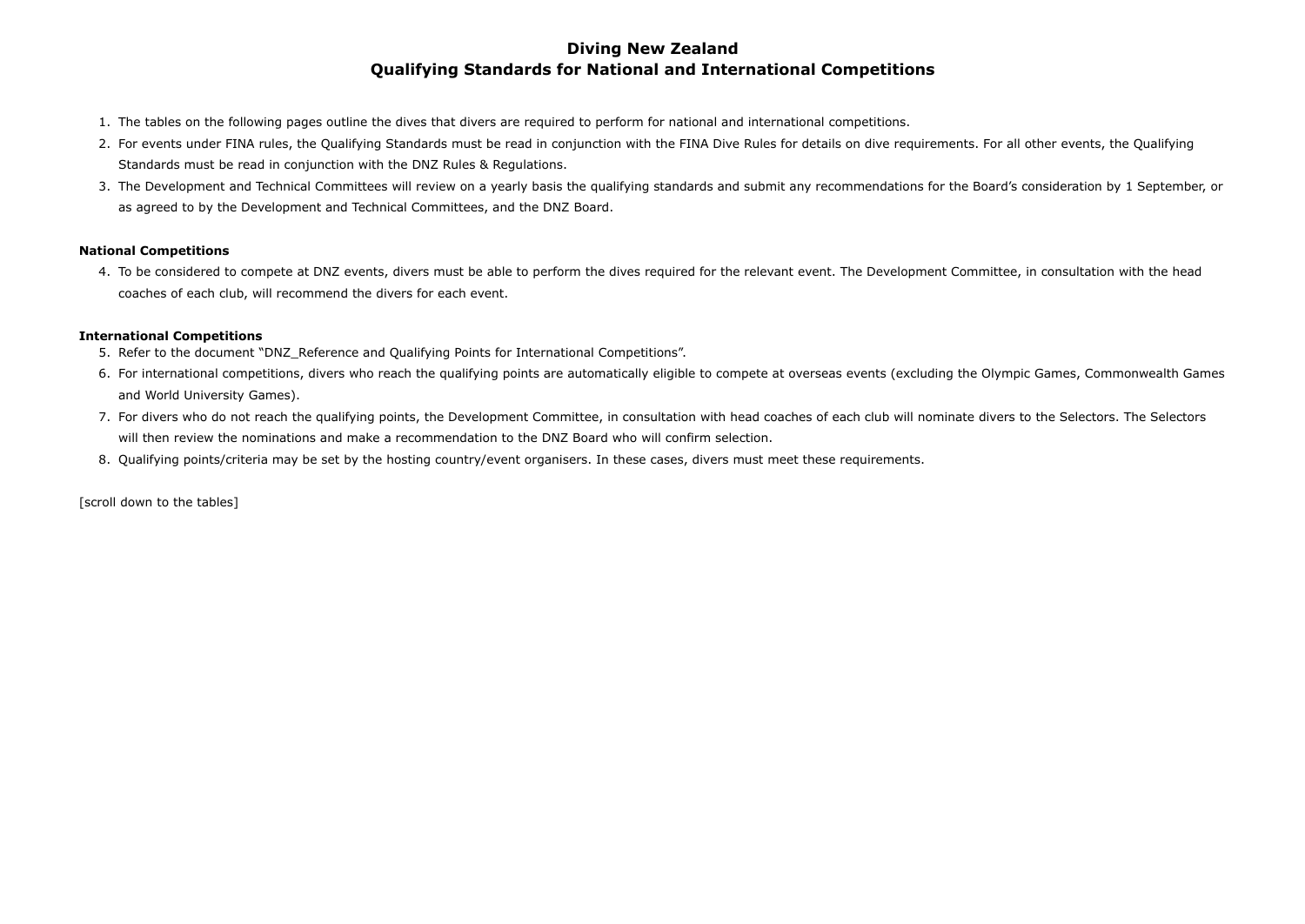## **Boys Age Group**

| <b>Boys PSG and ASG Dives</b>                                                             |                                                               |  |  |  |
|-------------------------------------------------------------------------------------------|---------------------------------------------------------------|--|--|--|
| 16 years: 8 dives total<br>4 dives@7.6 + 4 unlimited dives                                | 17 years: 9 dives total<br>5 dives@9.5 + 4 unlimited dives    |  |  |  |
| 17-19 years: 6 dives total<br>3 dives@5.4 + 3 unlimited dives (5m and/or 7.5m and/or 10m) |                                                               |  |  |  |
|                                                                                           |                                                               |  |  |  |
|                                                                                           |                                                               |  |  |  |
|                                                                                           |                                                               |  |  |  |
|                                                                                           |                                                               |  |  |  |
| 14 years: 6 dives total<br>3 dives $@5.4 + 3$ unlimited dives                             | 15 years: 7 dives total<br>4 dives $@7.6 + 3$ unlimited dives |  |  |  |
| 15-16 years: 6 dives total<br>3 dives@5.4 + 3 unlimited dives (5m and/or 7.5m and/or 10m) |                                                               |  |  |  |
|                                                                                           |                                                               |  |  |  |
|                                                                                           |                                                               |  |  |  |
|                                                                                           |                                                               |  |  |  |
|                                                                                           |                                                               |  |  |  |
| 12 & 13 years: 5 dives total                                                              |                                                               |  |  |  |
| 3 dives@5.4 + 2 unlimited dives                                                           |                                                               |  |  |  |
| 13-14 years: 5 dives total<br>3 dives@5.4 + 2 unlimited dives (5m and/or 7.5m)            |                                                               |  |  |  |
|                                                                                           |                                                               |  |  |  |
|                                                                                           |                                                               |  |  |  |
| 10-11 years: 4 dives total<br>2 dives@3.6 + 2 unlimited dives                             |                                                               |  |  |  |
| 10-12 years: 4 dives total<br>2 dives@3.6 + 2 unlimited dives (5m only)                   |                                                               |  |  |  |
|                                                                                           |                                                               |  |  |  |

| Group                                  | <b>Board</b>                  | <b>Boys Junior Elites (FINA) Age Group Dives</b>                                                                                                                                                             | <b>Boys NZ Age Group Dives</b>                             |                                                                                           | <b>Boys PSG and ASG Dives</b>   |
|----------------------------------------|-------------------------------|--------------------------------------------------------------------------------------------------------------------------------------------------------------------------------------------------------------|------------------------------------------------------------|-------------------------------------------------------------------------------------------|---------------------------------|
|                                        | 1 metre                       | 10 dives total                                                                                                                                                                                               | 8 dives total                                              | 16 years: 8 dives total                                                                   | 17 years: 9 dives total         |
| 16-18 years<br>(Born 2000, '01 & '02)  | 3 metre                       | 5 dives@9.0 + 5 unlimited dives (5 groups)                                                                                                                                                                   | 4 dives $@7.6 + 4$ unlimited dives                         | 4 dives@7.6 + 4 unlimited dives                                                           | 5 dives@9.5 + 4 unlimited dives |
|                                        | Platform                      | <b>9 dives total</b><br>4 dives@7.6 + 5 (6 groups)                                                                                                                                                           | 7 dives total<br>4 dives $@7.6 + 3$ unlimited dives        | 17-19 years: 6 dives total<br>3 dives@5.4 + 3 unlimited dives (5m and/or 7.5m and/or 10m) |                                 |
|                                        | Synchro 3 metre (A/B)         | Group A/B combined                                                                                                                                                                                           | <b>TBC</b>                                                 |                                                                                           |                                 |
|                                        | <b>Synchro Platform (A/B)</b> | 5 dives total<br>2 dives $@2.0 + 3$ unlimited dives (4 groups+)                                                                                                                                              |                                                            |                                                                                           |                                 |
|                                        | Mixed team event (A/B)        | <b>Group A/B Combined</b><br>5 dives total<br>No limit, 4 groups+<br>2-4 divers from both genders, age groups A&B<br>3x individual dives from 1m, 3m and platform,<br>2x mixed synchro dives from 1m and 3m  |                                                            |                                                                                           |                                 |
|                                        | 1 metre                       | 9 dives total                                                                                                                                                                                                | 7 dives total                                              | 14 years: 6 dives total                                                                   | 15 years: 7 dives total         |
|                                        | 3 metre                       | 5 dives@9.0 + 4 unlimited dives (5 groups)                                                                                                                                                                   | 4 dives@7.6 + 3 unlimited dives                            | 3 dives $@5.4 + 3$ unlimited dives                                                        | 4 dives@7.6 + 3 unlimited dives |
|                                        | Platform                      | 8 dives total<br>4 dives $@7.6 + 4(5$ groups+)                                                                                                                                                               | <b>6 dives total</b><br>3 dives $@5.4 + 3$ unlimited dives | 15-16 years: 6 dives total<br>3 dives@5.4 + 3 unlimited dives (5m and/or 7.5m and/or 10m) |                                 |
|                                        | Synchro 3 metre (A/B)         | Group A/B combined:                                                                                                                                                                                          |                                                            |                                                                                           |                                 |
| В<br>14-15 years<br>(Born 2003 & 2004) | <b>Synchro Platform (A/B)</b> | 5 dives total<br>2 dives $@2.0 + 3$ unlimited dives (4 groups+)                                                                                                                                              | <b>TBC</b>                                                 |                                                                                           |                                 |
|                                        | Mixed team event (A/B)        | <b>Group A/B Combined:</b><br>5 dives total<br>No limit, 4 groups+<br>2-4 divers from both genders, age groups A&B<br>3x individual dives from 1m, 3m and platform,<br>2x mixed synchro dives from 1m and 3m |                                                            |                                                                                           |                                 |
|                                        | 1 metre                       | 8 dives total                                                                                                                                                                                                | <b>6 dives total</b>                                       | 12 & 13 years: 5 dives total                                                              |                                 |
|                                        | 3 metre                       | 5 dives@9.0 + 3 unlimited dives (5 groups)                                                                                                                                                                   | 3 dives $@5.4 + 3$ unlimited dives                         | 3 dives $@5.4 + 2$ unlimited dives                                                        |                                 |
|                                        | Platform                      | <b>7 dives total</b><br>4 dives@7.6 + 3 unlimited dives (4 groups+)                                                                                                                                          | 5 dives total<br>3 dives $@5.4 + 2$ unlimited dives        | 13-14 years: 5 dives total<br>3 dives $@5.4 + 2$ unlimited dives (5m and/or 7.5m)         |                                 |
| 12-13 years                            | Synchro 3 metre (C/D)         | 13 & Under:                                                                                                                                                                                                  | <b>TBC</b>                                                 |                                                                                           |                                 |
| (Born 2005 & 2006)                     | <b>Synchro Platform (C/D)</b> | 4 dives total<br>2 dives $@2.0 + 2$ unlimited dives (3 groups+)                                                                                                                                              |                                                            |                                                                                           |                                 |
|                                        | 1 metre                       | $-***$                                                                                                                                                                                                       | 5 dives total                                              | 10-11 years: 4 dives total                                                                |                                 |
|                                        | 3 metre                       |                                                                                                                                                                                                              | 3 dives $@5.4 + 2$ unlimited dives                         | 2 dives $@3.6 + 2$ unlimited dives                                                        |                                 |
|                                        | Platform                      | $-***$                                                                                                                                                                                                       | 4 dives total<br>2 dives $@3.6 + 2$ unlimited dives        | 10-12 years : 4 dives total<br>2 dives $@3.6 + 2$ unlimited dives (5m only)               |                                 |
| 11 years & under                       | Synchro 3 metre (C/D)         | $-***$                                                                                                                                                                                                       |                                                            |                                                                                           |                                 |
| (Born 2007 & younger)                  | <b>Synchro Platform (C/D)</b> |                                                                                                                                                                                                              |                                                            |                                                                                           |                                 |

*N.B. Dives with limits must be from different groups.*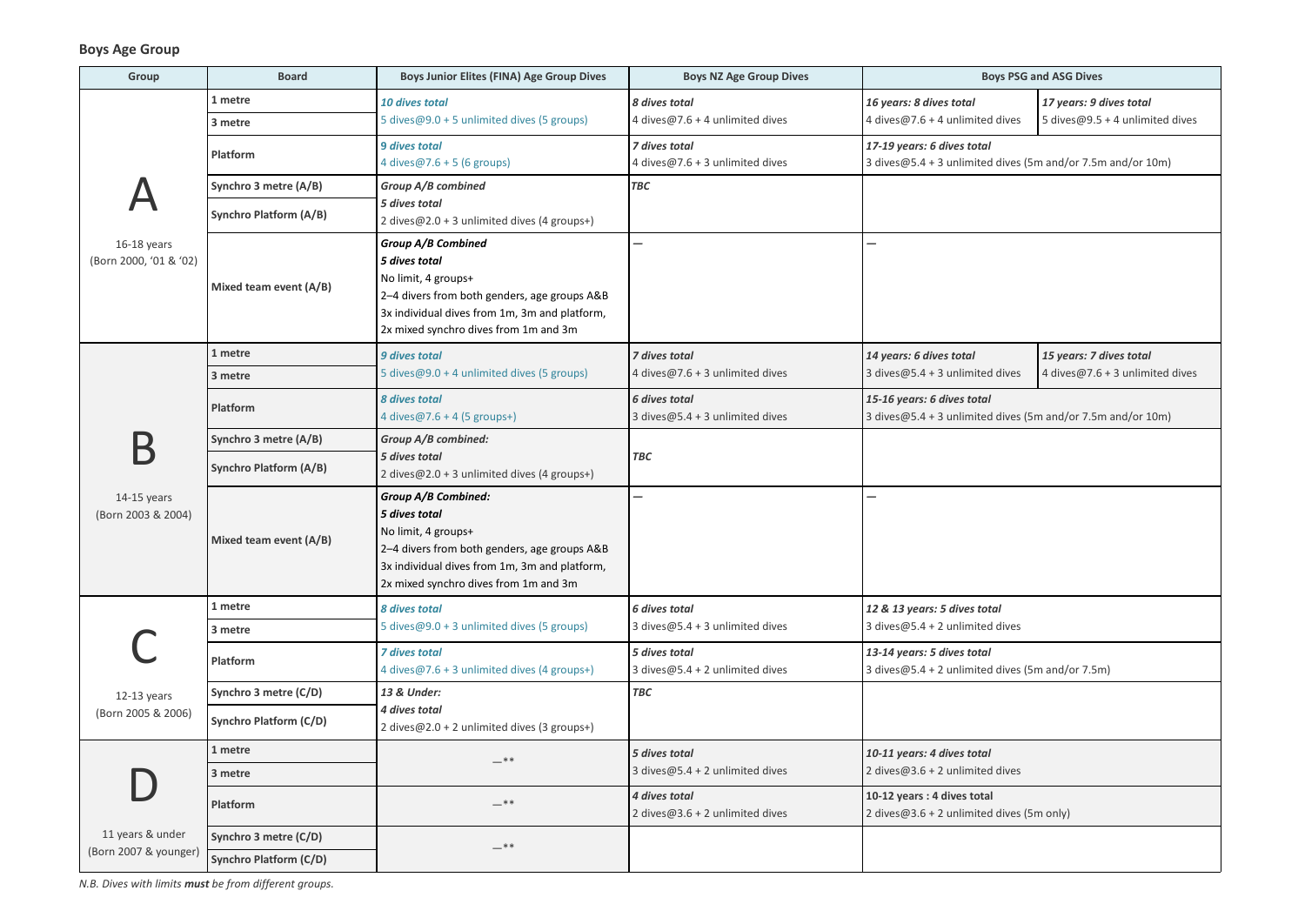# **Girls Age Group**

| <b>Girls</b><br><b>PSG and ASG Dives</b>                                                  |                                                            |  |  |  |
|-------------------------------------------------------------------------------------------|------------------------------------------------------------|--|--|--|
| 16 years: 8 dives total<br>4 dives@7.6 + 4 unlimited dives                                | 17 years: 9 dives total<br>5 dives@9.5 + 4 unlimited dives |  |  |  |
| 17-19 years: 6 dives total<br>3 dives@5.4 + 3 unlimited dives (5m and/or 7.5m and/or 10m) |                                                            |  |  |  |
|                                                                                           |                                                            |  |  |  |
|                                                                                           |                                                            |  |  |  |
| 14 years: 6 dives total<br>3 dives@5.4 + 3 unlimited dives                                | 15 years: 7 dives total<br>4 dives@7.6 + 3 unlimited dives |  |  |  |
| 15-16 years: 6 dives total<br>3 dives@5.4 + 3 unlimited dives (5m and/or 7.5m and/or 10m) |                                                            |  |  |  |
|                                                                                           |                                                            |  |  |  |
|                                                                                           |                                                            |  |  |  |
|                                                                                           |                                                            |  |  |  |
| 12 & 13 years: 5 dives total<br>3 dives@5.4 + 2 unlimited dives                           |                                                            |  |  |  |
| 13-14 years: 5 dives total<br>3 dives@5.4 + 2 unlimited dives (5m and/or 7.5m)            |                                                            |  |  |  |
|                                                                                           |                                                            |  |  |  |
| 10-11 years: 4 dives total<br>2 dives@3.6 + 2 unlimited dives                             |                                                            |  |  |  |
| 10-12 years: 4 dives total                                                                |                                                            |  |  |  |

| <b>Group</b>                          | <b>Board</b>                  | <b>Girls</b><br><b>Junior Elites (FINA) Age Group Dives</b>                                                                                                                                                  | <b>Girls</b><br><b>NZ Age Group Dives</b>                  |                                                                                              | <b>Girls</b><br><b>PSG and ASG Dives</b> |
|---------------------------------------|-------------------------------|--------------------------------------------------------------------------------------------------------------------------------------------------------------------------------------------------------------|------------------------------------------------------------|----------------------------------------------------------------------------------------------|------------------------------------------|
|                                       | 1 metre                       | 9 dives total                                                                                                                                                                                                | 8 dives total                                              | 16 years: 8 dives total                                                                      | 17 years: 9 dives total                  |
| 16-18 years<br>(Born 2000, '01 & '02) | 3 metre                       | 5 dives@9.0 + 4 unlimited dives (5 groups)                                                                                                                                                                   | 4 dives@7.6 + 4 unlimited dives                            | 4 dives $@7.6 + 4$ unlimited dives                                                           | 5 dives@9.5 + 4 unlimited dives          |
|                                       | Platform                      | 8 dives total<br>4 dives $@7.6 + 4(5$ groups+)                                                                                                                                                               | 7 dives total<br>4 dives@7.6 + 3 unlimited dives           | 17-19 years: 6 dives total<br>3 dives@5.4 + 3 unlimited dives (5m and/or 7.5m and/or 10m)    |                                          |
|                                       | Synchro 3 metre (A/B)         | <b>Group A/B combined</b>                                                                                                                                                                                    | $2 + 2?$                                                   |                                                                                              |                                          |
|                                       | <b>Synchro Platform (A/B)</b> | 5 dives total<br>2 dives@2.0 + 3 unlimited dives (4 groups+)                                                                                                                                                 |                                                            |                                                                                              |                                          |
|                                       | Mixed team event (A/B)        | <b>Group A/B Combined</b><br>5 dives total<br>No limit, 4 groups+<br>2-4 divers from both genders, age groups A&B<br>3x individual dives from 1m, 3m and platform,<br>2x mixed synchro dives from 1m and 3m  |                                                            |                                                                                              |                                          |
|                                       | 1 metre                       | 8 dives total                                                                                                                                                                                                | 7 dives total                                              | 14 years: 6 dives total                                                                      | 15 years: 7 dives total                  |
|                                       | 3 metre                       | 5 dives@9.0 + 3 unlimited dives (5 groups)                                                                                                                                                                   | 4 dives $@7.6 + 3$ unlimited dives                         | 3 dives $@5.4 + 3$ unlimited dives                                                           | 4 dives@7.6 + 3 unlimited dives          |
|                                       | Platform                      | <b>7 dives total</b><br>4 dives $@7.6 + 3(5$ groups+)                                                                                                                                                        | <b>6 dives total</b><br>3 dives $@5.4 + 3$ unlimited dives | 15-16 years: 6 dives total<br>3 dives $@5.4 + 3$ unlimited dives (5m and/or 7.5m and/or 10m) |                                          |
|                                       | Synchro 3 metre (A/B)         | Group A/B combined:                                                                                                                                                                                          |                                                            |                                                                                              |                                          |
| $14-15$ years<br>(Born 2003 & 2004)   | <b>Synchro Platform (A/B)</b> | 5 dives total<br>2 dives@2.0 + 3 unlimited dives (4 groups+)                                                                                                                                                 |                                                            |                                                                                              |                                          |
|                                       | Mixed team event (A/B)        | <b>Group A/B Combined:</b><br>5 dives total<br>No limit, 4 groups+<br>2-4 divers from both genders, age groups A&B<br>3x individual dives from 1m, 3m and platform,<br>2x mixed synchro dives from 1m and 3m |                                                            |                                                                                              |                                          |
|                                       | 1 metre                       | <b>7 dives total</b>                                                                                                                                                                                         | <b>6 dives total</b>                                       | 12 & 13 years: 5 dives total                                                                 |                                          |
| 12-13 years<br>(Born 2005 & 2006)     | 3 metre                       | 5 dives@9.0 + 2 unlimited dives (5 groups)                                                                                                                                                                   | 3 dives $@5.4 + 3$ unlimited dives                         | 3 dives $@5.4 + 2$ unlimited dives                                                           |                                          |
|                                       | Platform                      | <b>6 dives total</b><br>4 dives@7.6 + 2 unlimited dives (4 groups+)                                                                                                                                          | 5 dives total<br>3 dives $@5.4 + 2$ unlimited dives        | 13-14 years: 5 dives total<br>3 dives $@5.4 + 2$ unlimited dives (5m and/or 7.5m)            |                                          |
|                                       | Synchro 3 metre (C/D)         | 13 & Under:                                                                                                                                                                                                  | $2 + 2$                                                    |                                                                                              |                                          |
|                                       | <b>Synchro Platform (C/D)</b> | 4 dives total<br>2 dives@2.0 + 2 unlimited dives (3 groups+)                                                                                                                                                 |                                                            |                                                                                              |                                          |
|                                       | 1 metre                       | $-***$                                                                                                                                                                                                       | 5 dives total                                              | 10-11 years: 4 dives total                                                                   |                                          |
|                                       | 3 metre                       |                                                                                                                                                                                                              | 3 dives $@5.4 + 2$ unlimited dives                         | 2 dives $@3.6 + 2$ unlimited dives                                                           |                                          |
|                                       | Platform                      | $ ^{\ast}$ $^{\ast}$                                                                                                                                                                                         | 4 dives total                                              | 10-12 years : 4 dives total                                                                  |                                          |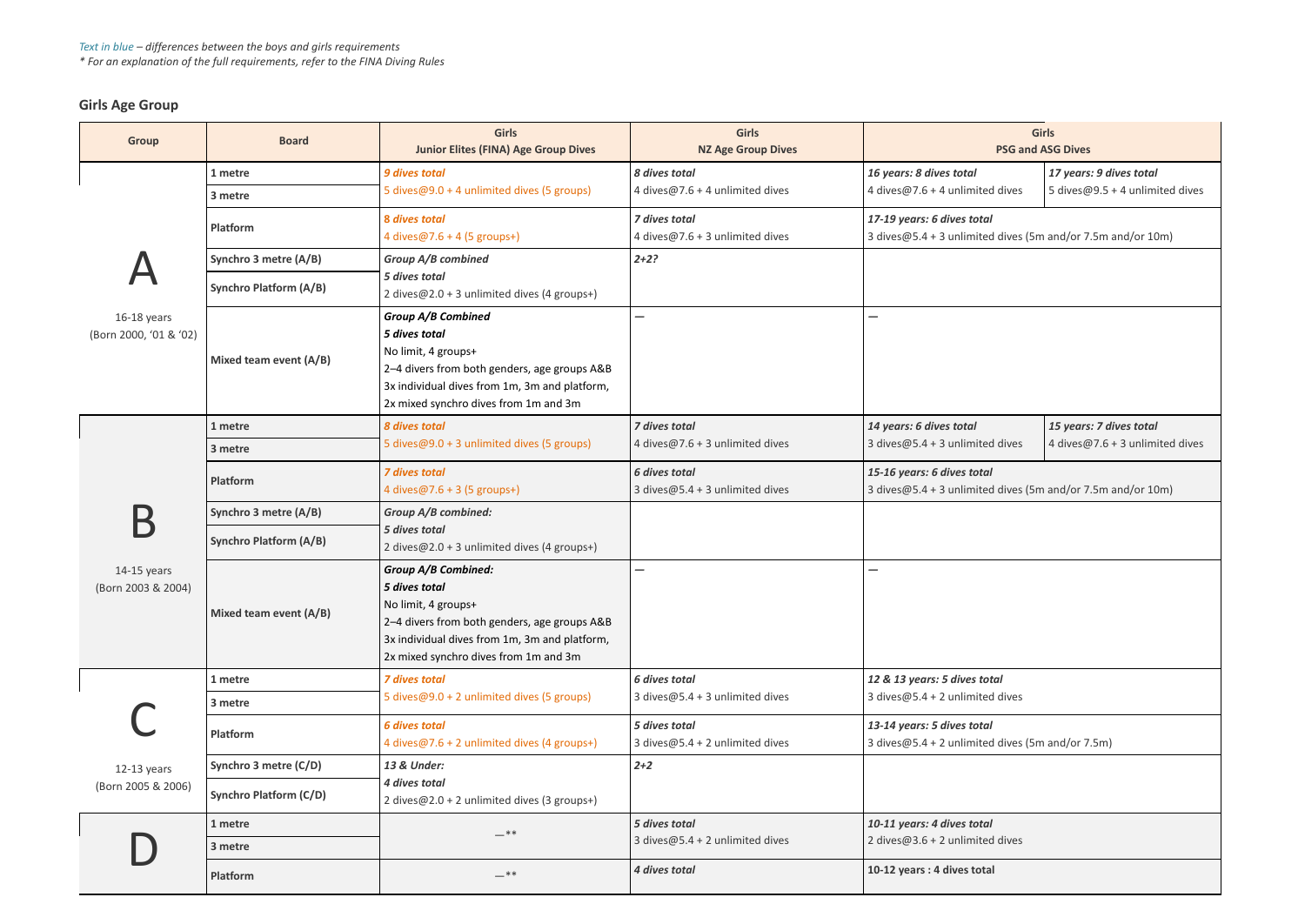| 11 years & under |                                                                  |     | 2 dives@3.6 + 2 unlimited dives | 2 dives@3.6 + 2 unlimite |
|------------------|------------------------------------------------------------------|-----|---------------------------------|--------------------------|
|                  | (Born 2007 & younger) $\sqrt{\frac{1}{2}}$ Synchro 3 metre (C/D) | —** |                                 |                          |
|                  | Synchro Platform (C/D)                                           |     |                                 |                          |

*N.B. Dives with limits must be from different groups.*

*Text in orange – differences between the girls and boys requirements*

*\* For an explanation of the full requirements, refer to the FINA Diving Rules*

*\*\**

### **Mens and Womens Open**

| <b>Board</b>                    | <b>Mens</b><br><b>FINA Opens*</b>                                                                                                                                                                                                                                                                                                                                                                                             | <b>Womens</b><br><b>FINA Opens*</b>                                |  |
|---------------------------------|-------------------------------------------------------------------------------------------------------------------------------------------------------------------------------------------------------------------------------------------------------------------------------------------------------------------------------------------------------------------------------------------------------------------------------|--------------------------------------------------------------------|--|
| 1 metre                         | <b>6 dives total</b>                                                                                                                                                                                                                                                                                                                                                                                                          |                                                                    |  |
| 3 metre                         | No limit (5 groups)                                                                                                                                                                                                                                                                                                                                                                                                           | 5 dives total<br>No limit (5 groups)                               |  |
| Platform                        | <b>6 dives</b><br>No limit (6 groups)                                                                                                                                                                                                                                                                                                                                                                                         |                                                                    |  |
| Synchro $-3$ metre              | <b>6 dives total</b>                                                                                                                                                                                                                                                                                                                                                                                                          | <b>5 dives total</b><br>2 dives@2.0 + 3 unlimited dives (5 groups) |  |
| Synchro - Platform              | 2 dives $@2.0 + 4$ unlimited dives (5 groups)                                                                                                                                                                                                                                                                                                                                                                                 |                                                                    |  |
| Mixed Synchro $-3$ metre        | 5 dives total                                                                                                                                                                                                                                                                                                                                                                                                                 |                                                                    |  |
| <b>Mixed Synchro - Platform</b> | 2 dives $@2.0 + 3$ unlimited dives (5 groups)                                                                                                                                                                                                                                                                                                                                                                                 |                                                                    |  |
| <b>Team Event</b>               | <b>6 dives</b> (6 groups, 2 dives $@2.0 + 4$ unlimited dives)<br>1x female diver (3 dives, at least one dive from 3m and 10m platform)<br>1x male diver (3 dives, at least one dive from 3m and 10m platform)<br>3x dives from 3m, 3x dives from 10m platform<br>Female diver and male diver must each perform one of the 2.0 limit dives from any height<br>Each diver must perform at least 1 dive from 3m and 10m platform |                                                                    |  |

*Text in blue and orange – differences between the mens and womens requirements*

*\* For an explanation of the full requirements, refer to the FINA Diving Rules*

ed dives (5m only)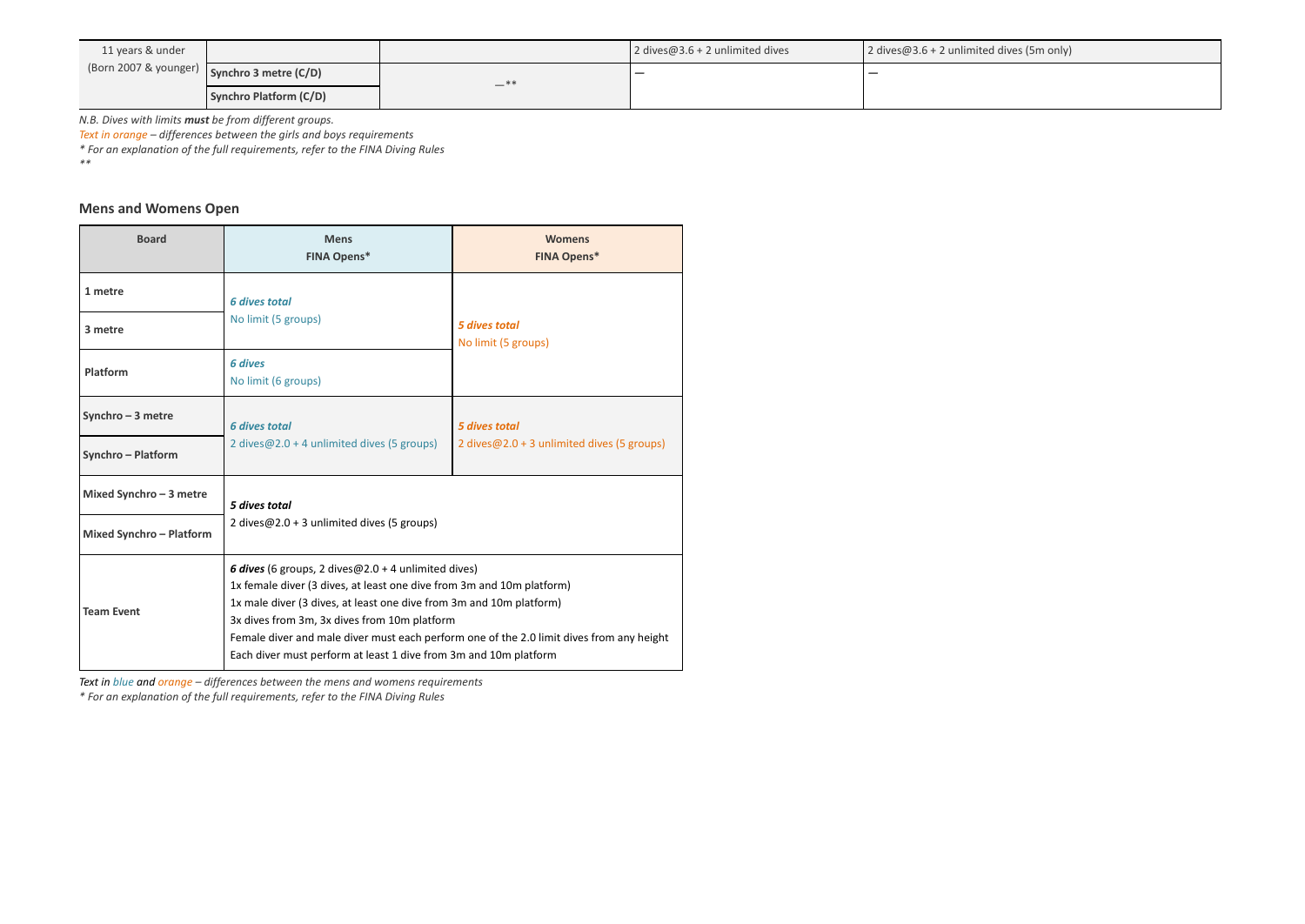## **National Skills**

| LEVEL 1                      |                           |                               |  |  |
|------------------------------|---------------------------|-------------------------------|--|--|
| <b>Poolside</b>              | 1 metre                   | 3 metre                       |  |  |
| Push dive three bubble entry | 100A part arm swing       | 100A part arm swing           |  |  |
| Crouching back dive          | 100B part arm swing       | 100B part arm swing           |  |  |
| Forward wedge                | 100C part arm swing       | 100C part arm swing           |  |  |
| Extended back pike fall      | 200C part arm swing       | 200A part arm swing           |  |  |
| Back jump 1/2 twist          | 020A hands grabbed        | 010B standing hands grabbed   |  |  |
| LEVEL <sub>2</sub>           |                           |                               |  |  |
| 1 metre                      | 3 metre                   | Platform                      |  |  |
| 100A with hurdle             | 010A                      | 100A                          |  |  |
| 100B with quad bounce        | 010B (sitting wrapped)    | 100B                          |  |  |
| 200A (from T with 3 rocks)   | 010C                      | 100C (from T, lift and swing) |  |  |
| 200B (from T with 3 rocks)   | 020A                      | 200A                          |  |  |
| 101C with double bounce      | 020C                      | 200C (from T, lift and swing) |  |  |
| LEVEL <sub>3</sub>           |                           |                               |  |  |
| 1 metre                      | 3 metre                   | Platform                      |  |  |
| 101B with quad bounce        | 101B with double bounce   | 010A                          |  |  |
| 101C with hurdle             | 101C with double bounce   | 010B                          |  |  |
| 201C                         | 401C                      | 010C                          |  |  |
| 401C                         | 020B closed               | 020A                          |  |  |
| 102C with double bounce      | 020A with jump, arms down | 020C                          |  |  |
| <b>LEVEL 3 SYNCHRO</b>       |                           |                               |  |  |
| 1 metre                      | 3 metre                   |                               |  |  |
| 101B                         | 101B                      |                               |  |  |
| 401C                         | 401C                      |                               |  |  |
| 201C                         | 020A hands grabbed        |                               |  |  |